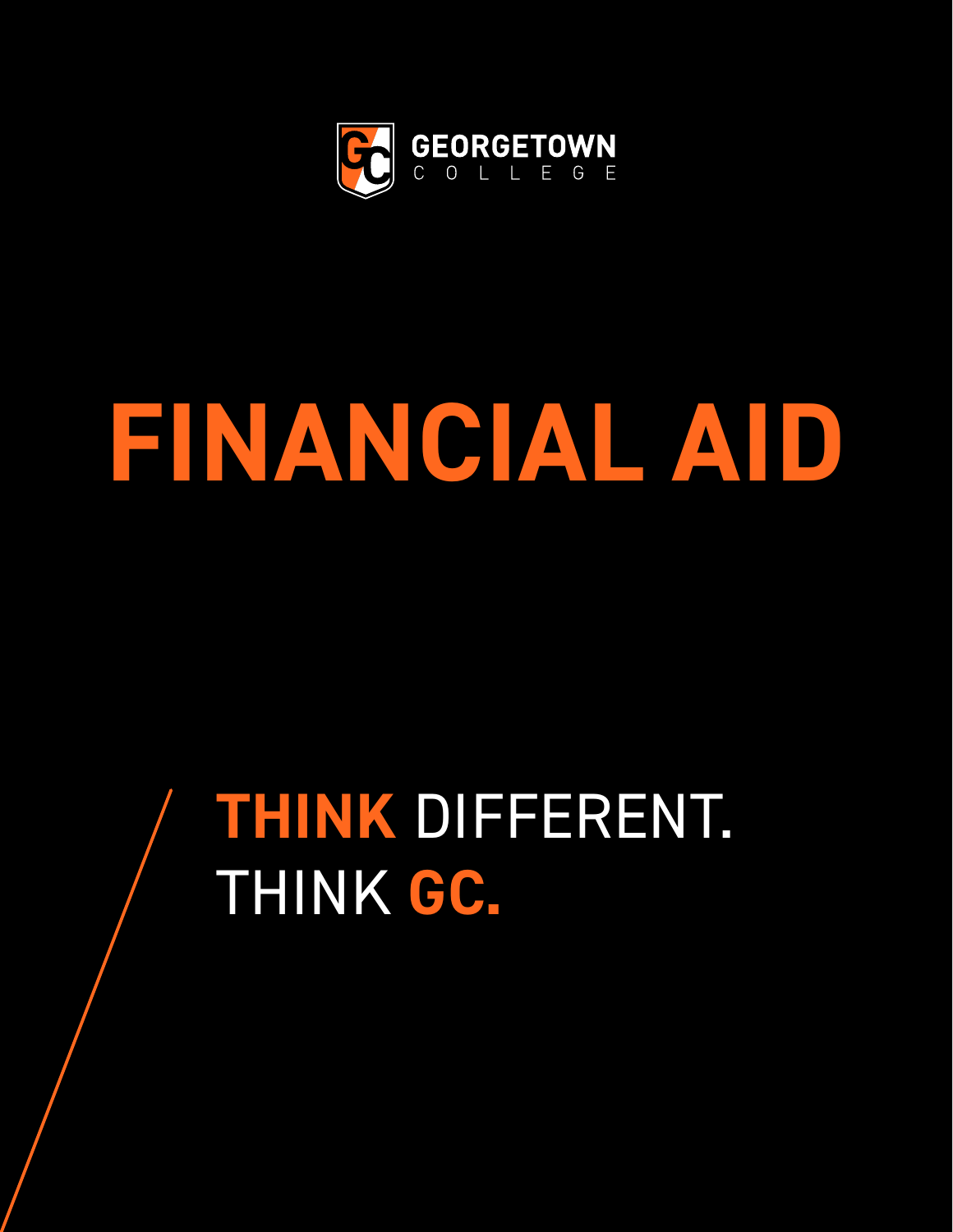

**Need-based awards. The FAFSA must be filed to receive and renew the grant.**

#### **TEACH Grant**

**Must be enrolled in coursework necessary to begin a career in teaching and maintain at least a 3.25 GPA for each semester. Grant must be repaid if you do not meet all requirements. FAFSA must be filed to receive and renew the grant.**

#### **Federal Work-Study**

**Funds that allow students to work on campus. Students who do not receive these need-based funds may still work on campus. Job listings are available during orientation. Earnings are paid to students each month and are not credited toward the bill.**

#### **Kentucky Educational Excellence Scholarship (KEES) STATE** PROGRAMS

FOR KENTUCKY RESIDENTS

**Based on high school GPA and ACT score. To keep the full award, students must maintain a 2.5 cumulative GPA and be "on-track" to graduate. Go to www.kheaa.com for more details.**

#### **Kentucky Tuition Grant**

**Need-based award for students who attend a private institution in KY. This is limited to 4 years of study. The FAFSA must be filed to receive and renew the grant. Grants are awarded until State funds are exhausted.**

#### **Kentucky CAP Grant**

**Need-based award. This is limited to 4 years of study. The FAFSA must be filed to receive and renew the grant. Grants are awarded until State funds are exhausted.** 



#### **Academic Scholarships**

**For renewal, awards less than half-tuition require compliance with Federal Satisfactory Academic Progress (SAP) regulations. Awards**  aid **more than half-tuition require at least a 2.75 cumulative GPA and meeting SAP standards.** 

#### **Athletic Scholarships**

**Requires continued participation in your particular sports program.** 

#### **Other College Grants and Scholarships**

**Renewal requires meeting SAP (Satisfactory Academic Progress). See College Catalog or contact Student Financial Planning for details.**



#### **Outside Scholarshi**

**Students who anticipate other awards from outside sources must contact Financial Planning (even if the funds are given directly to the student). Depending on other assistance, other aid may be impacted.**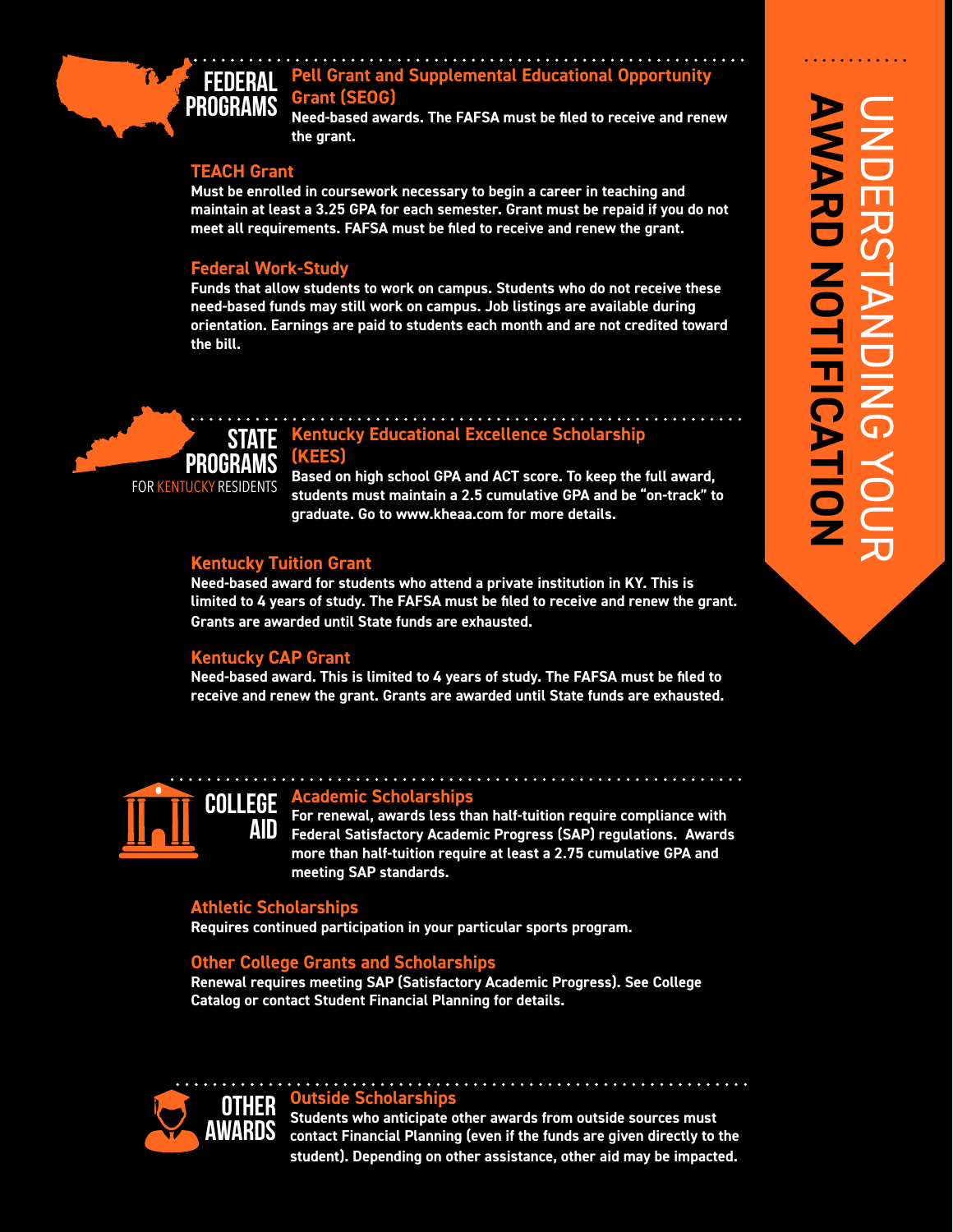**Many families choose to utilize short-term or long-term options (or a combination of both) to pay a student's balance not covered by financial aid programs. The following options are available to Georgetown College students and families.** 

#### **Tuition Management Systems**

**IMS** 

**TMS allows you to spread your payments out over 9-12 months interest-free. There is an annual charge for this service.**

**To read more about this service and confirm when your payments are due, go to www.afford.com or contact the Business Office, 502-863-8700.** 

#### **Private/Alternative Student Loans**

**Private loans are in the student's name. Most students will need a co-signer for this loan. The interest rate depends on the credit history of the borrower/co-borrower. Many lenders may require interest payments while the student is enrolled in school.** 

**Like the PLUS, you may use it to cover any or all of the student's balance not covered by financial aid. It is very important that the Private/Alternative Loan process begin by June 15 so that it may be completed prior to the beginning of school.** 

**For assistance with private/alternative loans visit www.georgetowncollege.edu/fp/finance/.** 

#### **You may start the process for any of these three options as early as May 1.**

**More detailed information will be discussed during Preparation and Advising Workshops (PAWS). You may also contact Financial Planning.**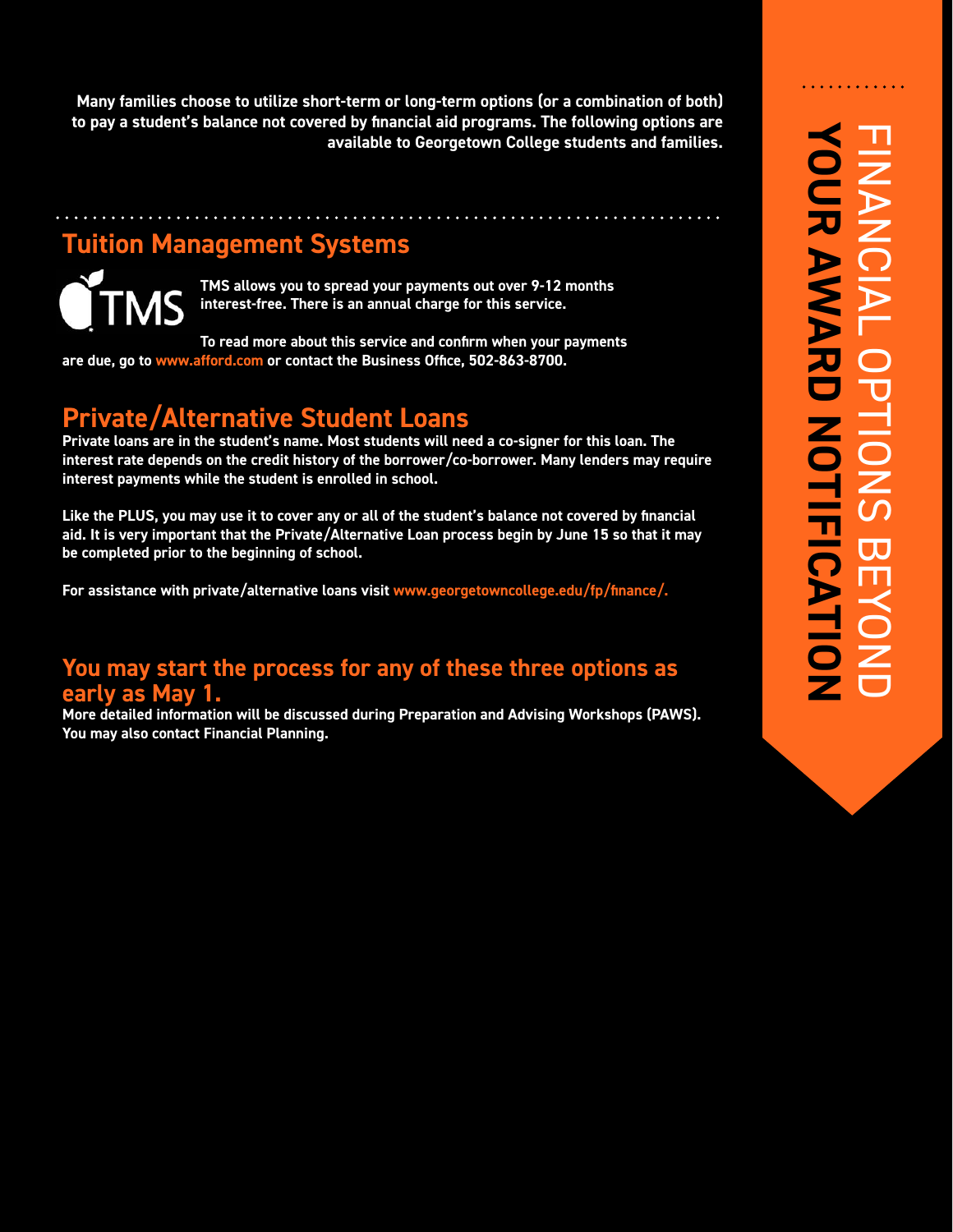#### **What is a Federal Direct Student Loan?**

**A Federal loan designed for college students in the student's name. It must be repaid. The student needs to be enrolled at least half-time to receive a Direct loan.**

#### **How much can I borrow through the Direct Loan program?**

**Currently, any eligible student may borrow a maximum of \$5,500 your freshman year, \$6,500 your sophomore year, and \$7,500 junior and senior year. If you are an independent student or if your parent applies for a Federal Parent (PLUS) Loan and is declined, you may be eligible to borrow an additional \$4,000 (freshmen and sophomores) or \$5,000 (juniors and seniors) in unsubsidized loan money.**

#### **What is the difference between a Subsidized and Unsubsidized Direct Loan?**

**A Subsidized Loan, which you receive based on financial need, is a loan which the federal government pays the interest while you are enrolled in school. An Unsubsidized Loan, which is not based on financial need, accrues interest while you are enrolled (although you may pay the interest if you wish).**

#### **What if I do not want the loan?**

**Mark "decline" on your award letter and return it to Financial Planning.**

#### **What are the steps to get a Direct Loan?**

**1. File the Free Application for Federal Student Aid (FASFA) if you have not already done so.**

**2. If you want the loan, mark "accept" on your award letter and return it to the Financial Planning Office.**

**3. The Financial Planning Office will send you additional** 

**information on processing your loan and will coordinate the paperwork. You will need to complete an entrance interview and a promissory note at a later time.**

#### **Can I change my mind later?**

**Yes. If the student declines the loan, Financial Planning can usually re-add the loan to the student's award package. Likewise, if the student accepts the loan, he/she can decide later to decline it. Loan amounts can be changed, but there are time constraints involved, so be sure to ask questions if you are considering this option.**

#### **When does repayment for the Direct Loan begin?**

**Repayment begins 6 months after you graduate or after you drop below half-time enrollment.**

#### **What is a Parent Loan for Undergraduate Students (PLUS)?**

**PLUS is a long-term financing option. You may use a PLUS to cover any or all of the student's balance not covered by financial aid as well as add additional funds such as books and other expenses.** 

**You may start making payments while the student is enrolled in school, or you may delay making those payments until the student is finished with their Georgetown undergraduate education (interest accrues during this time).** 

**If the PLUS application is not approved, the student will be eligible for additional Unsubsidized Direct Loan funds.**

#### **Need more answers? Contact us!**

**Office of Financial Planning | 400 East College Street, Georgetown, KY 40324 502-863-8027 | fp@georgetowncollege.edu**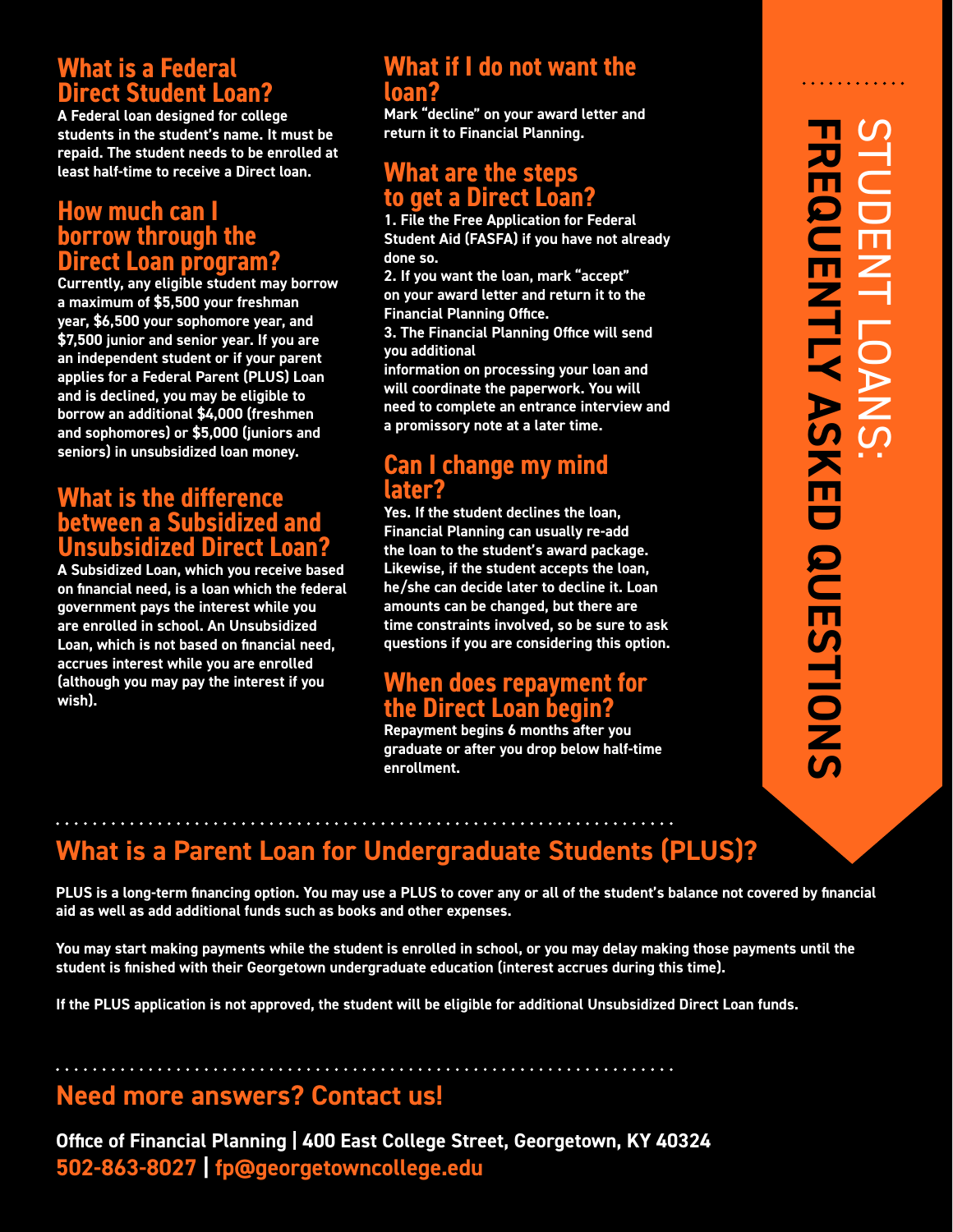# **NOTES** IMPORTANT

- } **Aid is available for 4 years (8 semesters) of study**, unless otherwise noted.
- } **Students must file the FAFSA as soon as possible after Oct. 1 each year** to be eligible for need-based assistance.
- } **Need-based awards may change from year-to-year**, as they are based on a family's finances. If family circumstances are different from what was reported on the FAFSA (due to job loss, high medical expenses, etc.), or if there are changes during the year, please contact Financial Planning.
- } **Financial aid awards will be adjusted** for students who choose to live off campus.
- } **The maximum grant assistance a student can receive** from all sources is the cost of tuition, room, board, and mandatory fees plus a \$1,000 annual allowance for books.
- } **Keeping financial assistance is contingent upon meeting requirements for Satisfactory Academic Progress (SAP)**. Please read and be familiar with the standards described in the College Catalog.



- } Attend **Preparation and Advising Workshops (PAWS)** prior to your August enrollment.
	- **• Dates for PAWS** are provided by the Office of Admission soon after your enrollment deposit is submitted.
	- To get a head start on the work permit process, you may **bring your personal identification with you** to PAWS.
- In addition to accepting and returning your financial aid award notification, **there are steps to confirm that all of your accepted aid is in place** prior to your arrival on campus in August.
	- If you accepted a student loan on your award, you will need to complete Entrance Loan Counseling and a Master Promissory Note at

#### **www.studentloans.gov**.

If a parent applies for a Parent Loan for Undergraduate Students (PLUS), they also need to complete a Master Promissory Note at

#### **www.studentloans.gov**.

- PLUS Applications may be completed any time after May 1 at **www.studentloans.gov**
- } **To discuss your statement/charges**, please contact the Business Office at 502-863-8700.
- If you are interested in pursuing the **Federal TEACH Grant**, please contact Financial Planning directly.